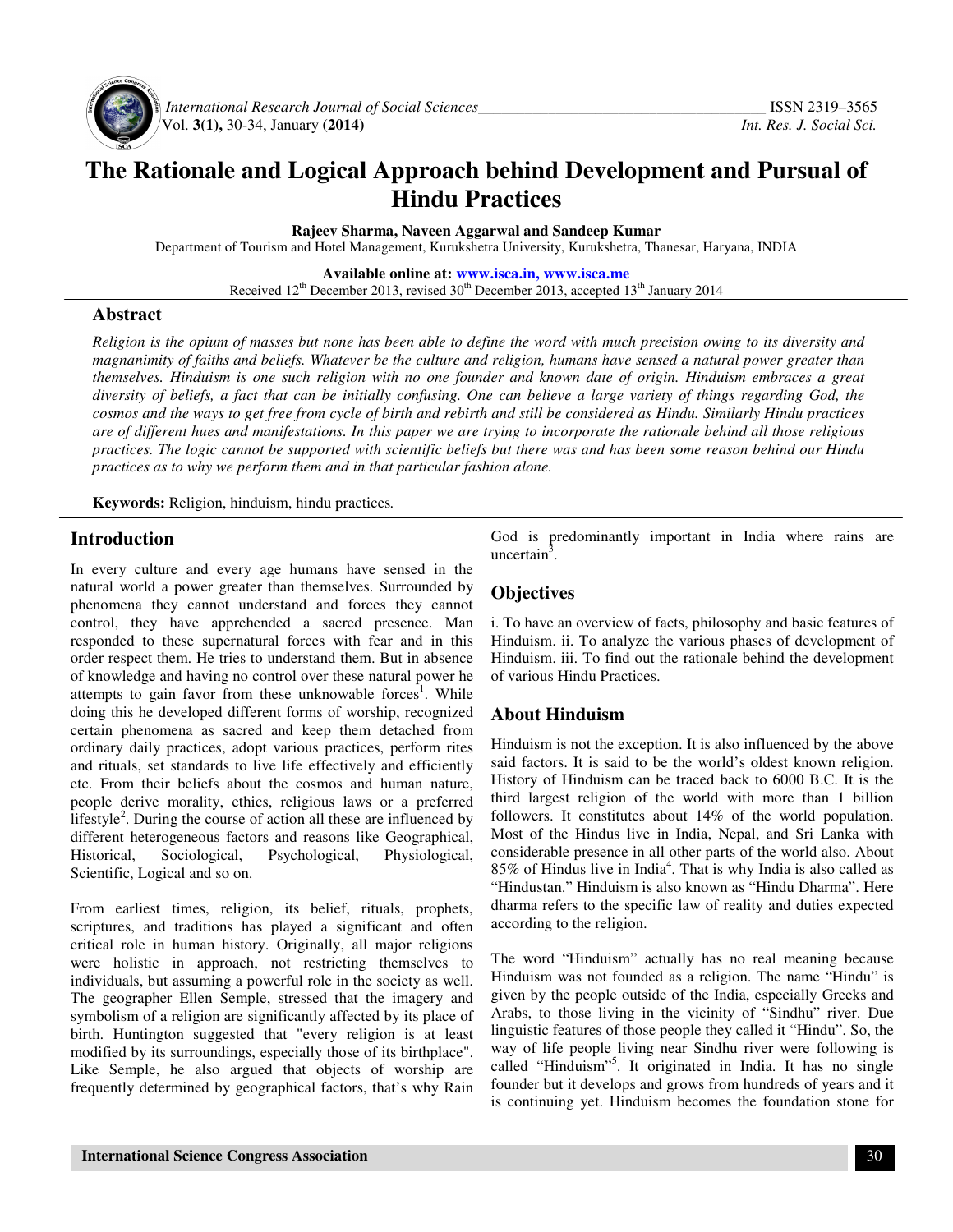three prominient religions of the world i.e. Jainism, Buddhism and Sikhism. It is largely based on the preachings of Vedas.





Hinduism comprises of different religious sects like Vaishnavism, Shaivism and Shaktism<sup>6</sup>. In daily life, normally all hindus believe and follow all three sects collectively, by worshiping Lord Shiva, Lord Vishnu, and Maa Shakti.

Swastika and Aum are the main symbols of Hinduism. The saffron is the sacred colour of this religion and saffron colour flag is the normally used in all religious activities. There are number of sacred books of Hinduism like Vedas, Upanishadas, Puranas, Bhagvadgita, Ramayana and Mahabharata<sup>7</sup>. Most of the Hindu scriptures are written in Sanskrit language. Sanskrit is considered to be the mother of all the languages. Hindus strongly advocate vegetarianism. Most of them do not eat non vegetarian food especially on auspicious days. Food is considered as god and therefore it is highly revered. Wasting food is considered as a sin.

# **Hindu Philosophy**

Hinduism is very much scientific in nature. When we study the basic fundamentals of Hinduism, it is very much associated with the Law of Conservation of energy. Law of Conservation of energy is a science law which states that "Energy can neither be created nor destroyed. Only one form of energy can be transformed into other. The sum of all the energies in the universe remains the same."

In the same way, according to Hinduism, man is mortal but the soul is immortal and it follows the continuous cycle of birth and rebirth. The soul is neither created nor destroyed but it changes bodies as a living person changes his/her clothes. Human body is perishable. So, the thing which we call death is actually transformation of soul from one body to another as energy changes from one form to the other form. This cycle of birth and rebirths continues endlessly. So the ultimate goal of a Hindu life is to attain salvation (also called as Moksha) i.e. freedom from

the cycle of birth and rebirth<sup>8</sup>. One can attain salvation when soul merged with the supreme spirit called "Brahma" who is eternal, genderless, omnipotent, and omniscient. Everything originates from that Brahma and ultimately merges into it.

## **Development of Hinduism**

Hinduism has passed through various phases with time and accordingly various sects of Hindu religion developed during the course of action. It can be seen through flow chart, set in chronological order. "Phases are as follows" Personification of Natural powers: In the initial stage man did not have knowledge about geographical phenomena. He didn't know about rain, flood, draught, seasons, lightening, thundering etc. He was afraid of excess rain and lack of rain. He was frightened even at the sound of thundering<sup>9</sup>. He didn't have any clue as to why all these things are happening. Moreover, he couldn't control them. So he personified these natural powers. During that time Early Vedic and Later Vedic religion developed. If we see the gods of that time they are Sun God, Moon God, Indra (as rain god), Varun (as water god), Agni god (fire) etc. He not only worshipped them but offered gifts to them. Here Brahman (the priest community) acted as a mediator between common man and god. But during later Vedic period, man started getting knowledge. He knew the geographical reasons. And due to ill practices in the social system new form of Non Brahmanical religion developed.

**Development of Non Brahmanical religion:** Due to so many controversies in the Vedic religion, with so much ill practices common man suffered a lot. Rigorous and expensive "Karamkands" at every stage of life from birth to death penalized the common man. At that time new Non Brahmanical religion developed. They too had the same philosophy, they also talked about getting rid from cycle of rebirth and attain salvation (nirvana), but their path was entirely different from the earlier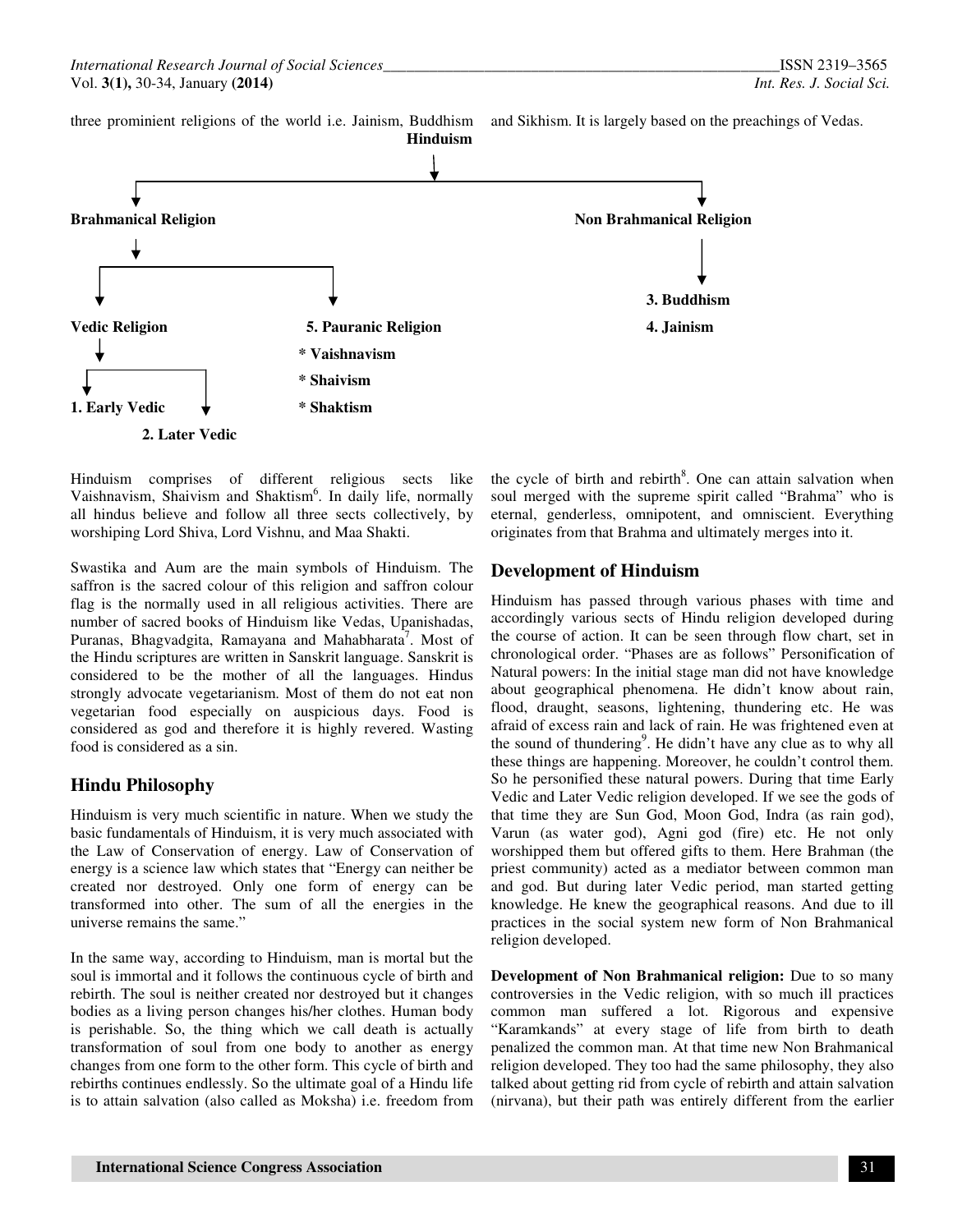one. That was not expensive and common man could understand that easily. They proposed the policy of middle path. Buddhism and Jainism were the main religion. Both of them developed almost at same time.

**Rejuvenation of Brahmanical religion:** After the nirvana of Gautam Buddha (founder of Buddhism) and Mahavir Jain (24<sup>th</sup>) tirthankar of Jainism), these religion couldn't go long. Due to own controversies and flaws and defect both religion loses its charm rapidly in India. Also Buddhism continuously growed in other countries. This is the period of rejuvenation of Brahmanical religion. It is also called as Pauranic religion (related to Purans). Now three sects were developed i.e. Shaivism, Vaishnavism, and Shaktism. It believes in trinity of god i.e. Bramha (the creator), Vishnu the (preserver) and Mahesh or Shiva (the destroyer)<sup>6</sup>.

#### **Important facts about Hinduism**

i. Hinduism is termed as oldest known religion of this world and Rigveda is oldest literature of this universe $\overline{S}$ . ii. Vedas came into existence around 5000 years ago and it was preserved by the process of reciting and memorizing all the verses and hymns. Through teacher-disciple practice it passes from one generation to other<sup>9</sup>. iii. Manu is considered as the first law maker and Manu Smriti as the first book of law in the world<sup>9</sup>. iv. The tradition of marriage was propounded by Hinduism<sup>10</sup>. v. Hinduism is the source of three great religion of world i.e. Jainism, Buddhism and Sikhism<sup>10</sup>. vi. Sanskrit is considered as the oldest known language of mankind, infact it is called as the mother of other language<sup>9</sup>. vii. Status of Teacher (or Guru) is more than God itself and parents. viii. Food is also considered as god and therefore it is highly revered. ix. Ayurveda, Accupuncture, Accupressure, Meditation, Yoga, Sankhya Shastra, Palmistry, Cosmology, Astrology, Geometry, Martial Art etc. originated in India and it is the best gift of Hinduism given to whole mankind. Today everybody is recognizing the benefits of these practices<sup>10</sup>. x. Numeric Zero  $(0)$  and decimal system was given by India and modern sciences especially astronomy is largely based on this $^{10}$ . xi. Followers of Hinduism are the second most tortured community in the world after Jews. xii. Hinduism believes in trinity of god i.e. Bramha (the creator), Vishnu the (preserver) and Mahesh or Shiva (the destroyer). But still Brahma is not worshipped individually as like Vishnu and Shiva due to mythological story associated to his offence towards females. This reveals that Hinduism is bold enough to penalize every perpetrator whosoever he/she may be. It also proves that Hindu mythology is not just a fairy tale but it is revolution in itself as no culture/ religion would abandon its own god from worship<sup>9</sup>.

#### **Rationale behind the development of Hindu Practices**

**Offering Water to the Sun in the morning:** The warm infrared rays of the sun are useful in the treatment of neuralgia, neuritis, arthritis, and sinusitis. Warmth also helps bring healthful, natural body oils to the surface of the skin, keeping it smooth and protected. However, if the Sun is very bright, we might get Sunburst or sunburned skin which is caused by UV rays and this (UV) radiation can also cause damage to DNA. Therefore, to get the positive effects from the rays, it is advisable in the morning, when the rays are very gentle $11$ .

**Fasting:** Fasting is the course of action where we do not eat anything for half day, one day or more. Fasting is used as a treatment in Naturopathy as well as Ayurveda. According to ancient Hinduism tradition, one should fast once in a week with remaining empty stomach until afternoon. One is allowed to drink water until that time. In the afternoon one should have fruit juice or one or two fruits. This privilege is given because remaining empty stomach for long time can increase acidity and lower blood sugar and blood pressure. In addition to that some people need to do hard labor throughout the day. In such situation, it is very hard to remain empty stomach for the whole day. Some people even fall sick and faint at times if they do not eat anything throughout the day<sup>12</sup>. One should break the fast in the evening after sunset. Timing for fast is from sunrise to sunset or else 12 a.m. to 12 a.m. next night i.e. 24 hours. In the bodies of fasting people, epinephrine and cortisone hormones mix into the bloodstream more easily. These hormones have effects also on cancerous cells. They serve as a shield against cancer; that is, they prevent the growth of cancer cells. Indeed, the body of a fasting person is in maintenance mode. The fat that surrounds internal organs melts away. The body becomes invigorated and gathers physical strength with an increased level of resistance to diabetes as well as stomach, kidney, heart, and liver disease.

**Emphasis on Vegetarian Food:** It is scientifically proven fact that meat eaters have more probability to have a Vitamin B12 deficiency than vegetarians. This is because of the bad quality of meat, and because the body has to use the entire vitamin which are already in the body present, to digest the meat<sup>12</sup>. Eating non vegetarian food is not allowed on the day of fasting as it is hard to digest. If one eat non veg on the day of fasting, it is useless to fast. Plus, killing someone on the day when you are doing fast for God is bad.

**Early Morning Wake up:** India is often called as land of villages. Hinduism is closely associated with rural civilization. Early morning wake up is one of the main practices usually performed especially on auspicious occasion. In earlier time when there is lack of fire and electricity, it is not possible to work after sunset. So there is enough time for rest. When first morning ray fall on earth (called as Brahma Muhrat) they wake up. So that daylight can be more effectively utilized. In this way geographical factor play an important role behind this. Moreover it is scientifically proved that physiologically early to bed and early to wake up is good for health $^{13}$ .

**Practice of Karma Philosophy:** Hinduism advocates Karma philosophy. For this relegious scriptures define four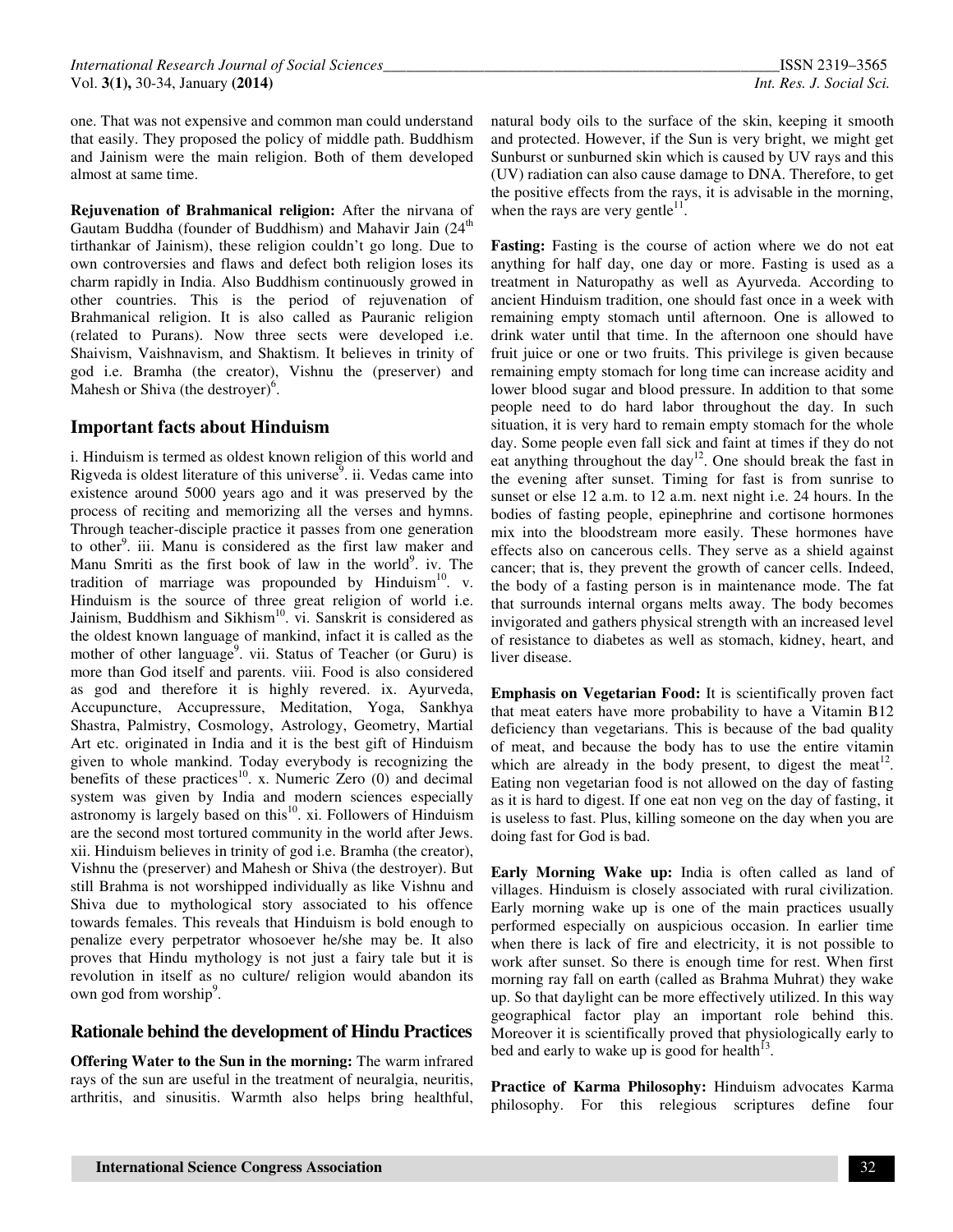purusharthas that are as follows; Dharma, Artha, Kama, Moksha. These are as much relevant as per economic, physiological as well as logical view. Here Dharma doesn't simple means religion or law but it actually means virtue, morality, justice, decency and righteousness. Man has to carry out his duty towards family and society and above all duty towards the humanity. So, he has to comply with Dharma while living in society by respecting the laws of society and doing the good things. Artha means wealth or the possessions related to earning money. This mean that Hinduism advocates not only acquisition of health but it also understands the importance of money in a person's life. To live life happily man needs money but this money should be acquired by honest methods only. If there is a clash between Dharma and Artha, Dharma should be given more concern than Artha. Kama means pleasure or enjoyment, especially "sexual pleasure." The word Kama here also means the happiness and delight we derive from cultural pursuits, sports, and other creative activities which help us enjoy the life. People know Hinduism for spirituality but Hinduism is also a very practical religion. It honestly appreciate that sexual pleasure is one of the highest and purest pleasures that God had given to man. No doubt sex is an important part of human's life and we should accept it wholeheartedly. It is the basic impulse through which we procreate and preserve the human race. The Moksha means salvation i.e. liberation of the soul from the cycle of birth and rebirth. Hinduism believes in reincarnation or rebirth. Our today is the result of our past life Karma and what we would be in the next life would be the result of what we do in the present life. Our soul thus gets trapped in the cycle of birth and rebirth. Therefore, Moksha is necessary to liberate the soul from this phase. Moksha is the ultimate goal of Hindu's  $life<sup>14</sup>$ . Hinduism not only tells the aims of life but also tells how to accomplish them. A Hindu's life is therefore divided in four stages or Ashrams to achieve these aims.

**Ashram system:** Human life is divided into four ashrams as per Hinduism. Average human life is estimated to be 100 years and it is divided into four equal parts of 25 years. These four ashrams are; Brahmcharya Ashram (upto age of 25 years), Grihastha Ashram (26-50 years age), Vanprastha Ashram (51- 75 years) and Sanyasa Ashram (76-100 years or till death). These divisions of Ashram are very much scientific and practical from Anthropological to physiological, from economic to spiritual view.

**Varna/Caste system:** The society is divided into four different class/ varna/ caste i.e. Brahman (the teacher), Kshatriya (the protector), Vaishya (the merchant), and Shudra (the labour). Analogically, the Brahman is the brain, Kshatriya the arms, Vaishya the stomach, and Shudra the legs in society. However it is said that it is against the natural law but at that point of time it was right. No one disparage Shudras, one cannot imagine a body without  $\text{legs}^{14}$ .

**Daily Bath/Holy Bath:** To have bath daily is also good practice practiced by every Hindu. It is the process of purification. It is

also influenced by geographical factor. Because climatic condition allow to have bath daily. Moreover there is enough water in the form of river in this area. So Holy Bath is also associated with most of the festivals of Hindu. But such condition is not necessary for other religion. Such as Muslim purifies them just by small amount of water. As this religion is originated in arid region and there is scarcity of water.

**Effects of conducting Yagna:** Many researchers have conducted experiments to see the impact of yagnas on environment and they found it tremendous. It helps in purifying the environment. Virus and disease present in the environment get burnt. Moreover person peerforming Yagna also get benefitted as it clears the path of nadis which tend to get blocked by fat turned into cholesterol<sup>15</sup>.

**No same Gotra Marriage:** If the parents are closely related, the probability of both having inherited the same Recessive Gene is increased and as a result the probability of the children showing the recessive trait is increased as well as the risk of Recessive Gene Disorder becomes high $12$ .

**Plant and worship Tulsi and adding it to water and food:**  Tulsi is a very good medicinal plant. Scientific evidences suggest that it is hepato-protective, anti-inflammatory, antimicrobial, immunomodulatory, cardio-protective, adaptogenic, antidiabetic, anti-carcinogenic, neuro-protective, radioprotective, mosquito repellent etc $^{\bar{1}2}$ .

**Application of Sindoor or Vermillion:** Almost every married hindu women applies sindoor in their hair parting. This tradition is followed since ages. There are scientific rationales behind this exercise. The parting line of a woman's hair where sindoor is applied, there lies the most important spot, the spiritual center called Brahmarandhra, an aperture in the crown of head. This astral aperture is very sensitive, said to be the gateway to the absolute extending from perineum to the crown of the head. The practice of applying sindoor in the hair parting is followed only after marriage because as soon as the wedding knot is tied, the free spirited girl all of a sudden transformed into a responsible/ mature wife and she has to take care of everybody present in her new family<sup>16</sup>. Thus, under such circumstances and responsibilities she sometimes gets pressurize. When sindoor is applied in the hair-parting, mercury present in it, act as a medicine because it is known for removing stress and strain and keeps the brain alert and active. It helps in cooling her and resulting in providing mental peace to her. Hence vermillion having mercury in it works as a therapeutic medicine to deal with the stress and anxiety of new life by keeping her mind cool, composed and poised.

**Use of Hindu calendar:** Internationally we are following the Gregorian calendar now a days. It is based on sun. If we compare the gregorian calendar with the hindu calendar (generally referred as the Panchang), it is found that the Hindu calender is much more scientific, technical and logical in nature. While the former one is based on the Solar variation and consider the earth's revolution around the sun, the latter is based on the moon's